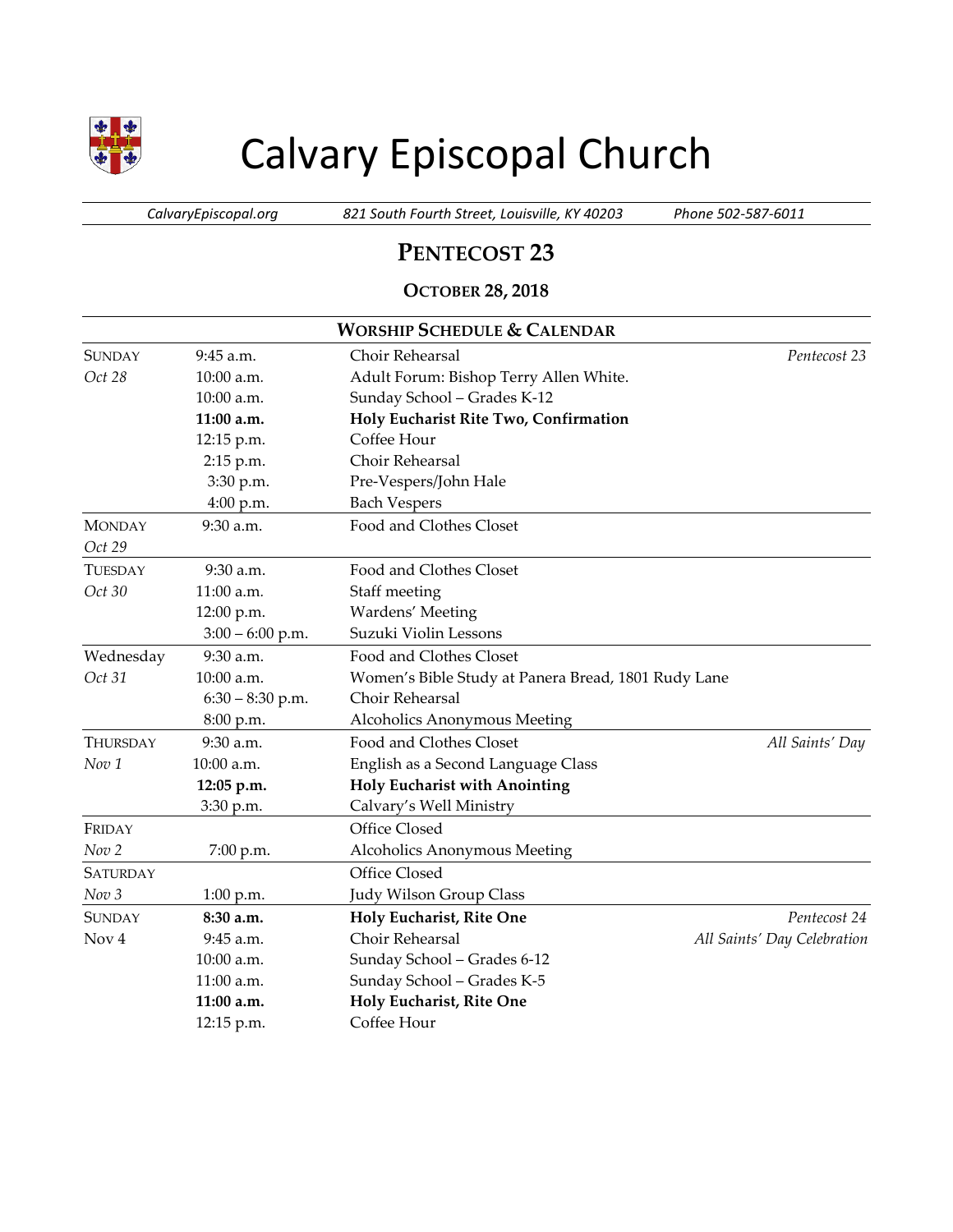#### **ANNOUNCEMENTS**

*Announcements for the bulletin should be submitted to* [Verger@CalvaryEpiscopal.org](mailto:Verger@CalvaryEpiscopal.org) *by the preceding Tuesday at noon.* 

**COFFEE HOUR IN FRAZIER HALL**: The Calvary Coffee Hour invites all to join us every Sunday following the 11:00 service. Today the Hospitality Committee hosts a reception for Bishop Terry Allen White. Next week, November 4, the Sunday School and Bridge the Gap will host CCH.

**ADULT FORUM SCHEDULE:** Please join us for Adult Forum each Sunday at 10:00 in Parker Hall. Today Bishop White facilitates the discussion. Next Sunday, November 4, Ben Sanders will facilitate: "The Joys and Perils of Planning Ahead".

**PASTORAL CARE:** Please let Jim Barnes know when a parishioner needs pastoral care due to hospitalization, homebound illness, or other situation that prevents them from attending church.

**WELCOME BABY DAWSON!!:** Our new Director of Music, Shawn Dawson, his wife Audrey, and daughter Elizabeth (2) are preparing to welcome a new baby in December! You are invited to a special coffee hour on November 4 th hosted by Calvary Sunday School and Bridge the Gap in honor of Baby Dawson, and a baby shower immediately following in Parker Hall. The Dawsons are primarily a cloth diaper family, so gift cards would be most helpful. They are frequent shoppers at Aldi, Amazon, Kroger, Target, and [www.buybuybaby.com.](http://www.buybuybaby.com/)

**MEMBERSHIP PHOTOS**: When our new Rector arrives, it will be important that current pictures of our members be available. In that light, please send a recent photo of yourself and members of your family to [bookkeeper@calvaryepiscopal.org](mailto:bookkeeper@calvaryepiscopal.org) (preferred method) or in paper form to Melissa Guidry at Calvary.

**CALVARY'S WELL:** We especially need MEN'S CLOTHING: jeans, t-shirts, socks, and boxer shorts (packaged). See Linda French [\(LFrench444152@gmail.com](mailto:LFrench444152@gmail.com) or 502-422-1980) or Jim Barnes if you have questions.

**PARKING:** In order to assure that parking space in our lot is available for members of Calvary, please ask for and display a CALVARY PARKING permit on the dashboard.

**WE'RE GOING PLACES LUNCHEON:** It's that time again! The Calvary *We're Going Places!* luncheon group will gather for our annual Halloween celebration on Wednesday, October 31, 2018 at 11:30 am at Buck's restaurant in Old Louisville. Buck's is located at 425 West Ormsby, Louisville, KY 40203. We will be dining in the large private room at the back of the restaurant, where there will be some "seasonal" decorations and goodies. :-) Hope you can attend for some food, fun and festivities! If you're not familiar with Buck's, check out their web site at [www.buckslou.com.](http://www.buckslou.com/) Buck's has a relaxed yet elegant atmosphere and amazing cuisine, and has garnered a rating of 4.6 stars out of five. **Please RSVP as soon as possible to MARY SANDERS at [msanders48@gmail.com,](mailto:msanders48@gmail.com) or call her at 502-291-0742.** Hope to see you there — feel free to wear your trick-or-treating outfit, or other appropriately spooky attire  $-$  boo!  $;$ -)

YOUTH GROUP: Youth group for 6<sup>th</sup>–12<sup>th</sup> grades meets the second Sunday of every month from 6:00 – 7:30 p.m. Volunteers are always needed. For any other questions regarding Sunday School and children/youth events, please email Britt Shelton at [britt.shelton@calvaryepiscopal.org.](mailto:britt.shelton@calvaryepiscopal.org)

**SUNDAY SCHOOL:** If you are interested in volunteering to teach or to be a door person for Sunday School, please contact Britt Shelton as above. You may also register your children by emailing Britt for a new registration packet.

**WARNER-SNYDER MUSIC FUND:** Would you like to help provide for the growth of our music? The Warner-Snyder Music Fund is looking for more donations in order to continue to broaden our musical options in worship by purchasing new music. Donations are received in the Calvary Office.

**LAUNDRY LOVE:** The Urban Partnership hosts the Laundry Love Initiative on Nov 8 and Nov 13. Everyone is welcome to assist even when Calvary is not the host. If you have questions, please contact Jennifer Kling, Urban Partnership Liaison, at 502-905-5586.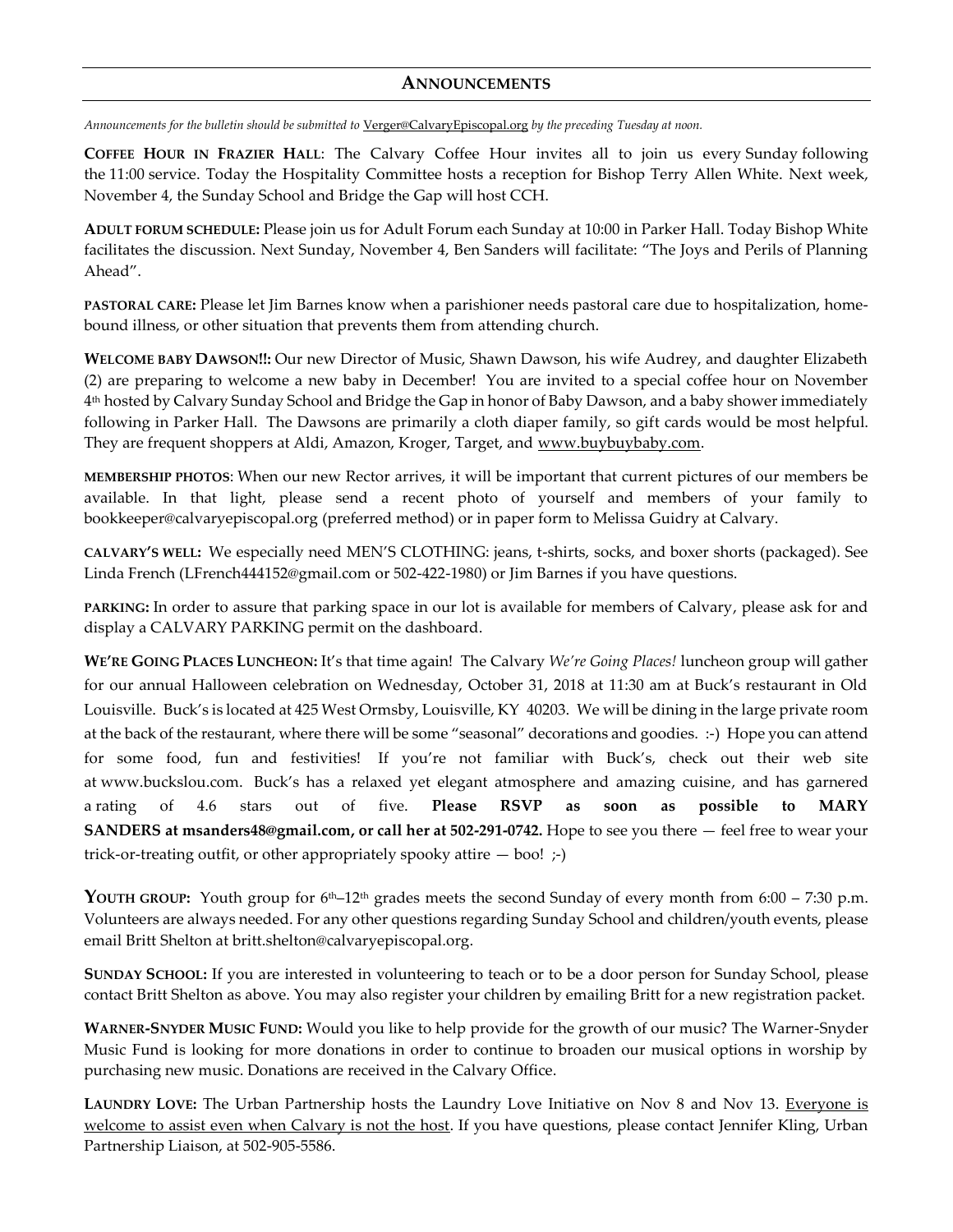#### **ATTENDANCE UPDATE 10/21/2018**

| <b>SUNDAY</b>      | Sanctuary/Altar | Choir | Nave | Total      |
|--------------------|-----------------|-------|------|------------|
| <b>SERVICES</b>    |                 |       |      | Attendance |
| 08:30 am           | 3               |       |      | 11         |
| $11:00 \text{ am}$ | 6               | 20    | 85   | 111        |
| TOTAL              | 9               | 21    | 92   | 122        |
|                    |                 |       |      |            |
| 10/21/2018         | Adult Forum     |       |      | 15         |
| 10/25/2018         | HE/Anointing    |       |      | 9          |

**CALVARY'S WELL:** 10/25/2018 Lemonade 158 cups; sandwiches with cookies: 204; clothing items 47; blankets 7; popcorn 85; bottled water: 138

**PASTORAL** (clergy and lay) Visits week of October 22-October 25: 3; communed in 2018: 39 **CLOTHES AND FOOD MINISTRY:** October 260 bags to date. 2018 to date: 2357 bags of food.

| <b>CALVARY CLERGY AND STAFF</b>                                                        |             |  |  |  |  |
|----------------------------------------------------------------------------------------|-------------|--|--|--|--|
| The Rev. John G. Allen, Jr., Interim Rector<br>jga@calvaryepiscopal.org                | 587-6011x12 |  |  |  |  |
| James M. Barnes, Verger and Parish Administrator<br>verger@calvaryepiscopal.org        | 587-6011x26 |  |  |  |  |
| Britt Shelton, Sunday School Coordinator<br>britt.shelton@calvaryepiscopal.org         | 587-6011x22 |  |  |  |  |
| Shawn R. Dawson, Director of Music<br>music@calvaryepiscopal.org                       | 587-6011x17 |  |  |  |  |
| Melissa Kay Guidry, Office Administrator/Bookkeeper<br>bookkeeper@calvaryepiscopal.org | 587-6011x10 |  |  |  |  |
| Leroy Malone, Sexton<br>leroy.malone@calvaryepiscopal.org                              | 587-6011    |  |  |  |  |
| <b>Nursery Staff</b><br>Darlene M. Clay<br>Joanne L. Wingfield                         | 587-6011    |  |  |  |  |

#### **CALVARY EMERITI**

The Rev. E. Benjamin Sanders, Rector Emeritus Margaret L. Dickinson, Musician Emerita

#### **RECTOR SEARCH COMMITTEE**

Bart Brown (bartbrown40203@gmail.com) Dean French (nakantang@gmail.com) Cindy Curry (cindwatch7@twc.com) Ruth Robins (ruth.robins1@gmail.com) Art Dietz (arthur.dietz@twc.com) Corky Sachs (shiarella@earthlink.net)

Susan Baker (nonnymomm@aol.com) Ted Mussler (louisahenson102@gmail.com)

Deborah Stewart, Chair [\(dfs1079@gmail.com\)](mailto:dfs1079@gmail.com)